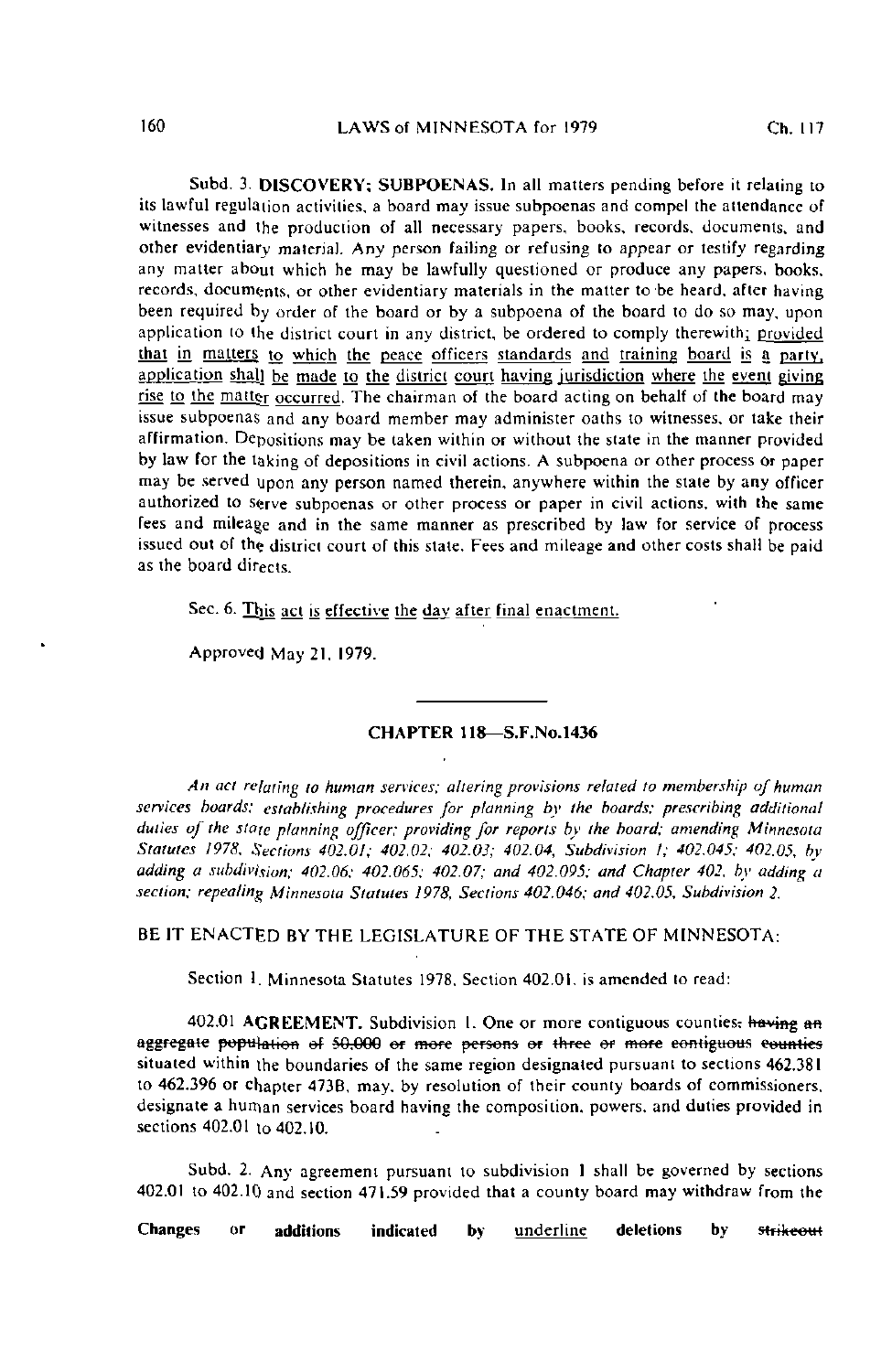agreement only after one year's notice to all other counties party to the agreement which notice shall be delivered on or before the last day of the current fiscal year.

Subd. 3. Counties intending to may designate a temporary human services board; pursuant to subdivision 1, may send by sending written notification to each affected state agency that will be affected, stating the intent to organize and develop a human services board. After the notification, the county board or county boards may act jointly under the provisions of this chapter for a period not to exceed  $s<sub>i</sub>$  months one year from the date of the notification. The equaty board or equaty boards are eligible for planning grants, not to exceed \$25,000, as may be available to develop human services programs. Applications for grants shall be made on forms approved by the state planning officer.

Sec. 2. Minnesota Statutes 1978, Section 402.02, is amended to read:

40202 LOCAL BOARDS; COMPOSITION; POWERS; FUNDING. Subdivision 1. Human services boards shall be composed as follows:

(a) Not less than one county commissioner from each county party to the agreement, the commissioner or commissioners to be selected by. the county board of the participating county; and

(b) Optional citizen members who in number shall not comprise more than one-third of the membership of the human services board, one of whom shall be the chairman of the'human services advisory committee, appointed in a manner determined by ihe county boards which are party to the agreement.

Board members shall serve for terms of three years, so arranged that as nearly as practicable, the terms of one-third of the members shall expire each year. Vacancies shall be filled in the same manner as original appointments.

Subd. Ia. If a single county forms a human services board, the county board of commissioners may assume the powers and duties of a human services board.

Subd. 2. Notwithstanding the population requirements of Minnesota Statutes, Sections 145.911 to 145.922 and 245.61 to 245.69 and Chapter 401, a human services board shall possess all the powers and duties now assigned by law to:

(a) Manage the existing public resources devoted to human services delivered or purchased by the counties, which are subsidized or regulated by the departments of corrections, health, and public welfare;

(b) Employ staff to carry out the purposes of sections 402.01 to 402.10;

(c) Deliver services directly, or through contract with other governmental or nongovernmental providers;

(d) Develop & Plan for the delivery of human services, which shall include corrections services, public health services, public assistance, mental retardation services.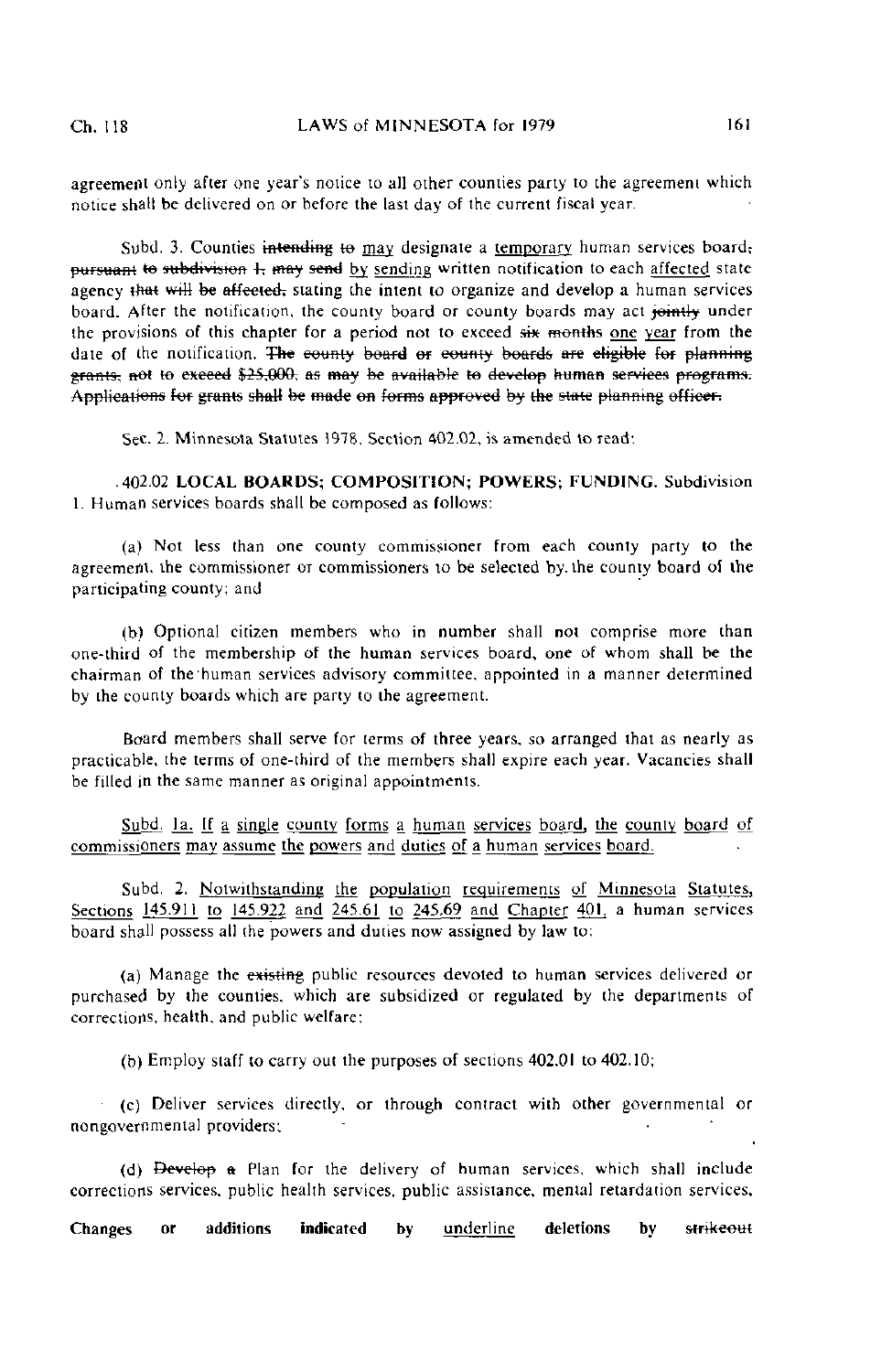social services, mental health services, and others of similar classification; and shall show evidence of participation in the development of the plan by major private sector providers of related services;

(e) Perform all clerical and accounting functions for the receipt and expenditure of Receive and expend funds for the purposes of sections 402.01 to 402.10;

(f) Rent and purchase property and equipment; and

(g) Existing County health boards, county welfare boards, and  $\theta$  mental health  $boards: and$ 

(h) If a single county has been authorized to establish a county welfare board composed solely of county commissioners, the board of commissioners is authorized to assume the responsibilities and duties of human services boards pursuant to this chapter. notwithstanding any ether provision herein te the contrary relating te membership ef the human services beafd.

Subd. 3. The county boards of commissioners, party to the agreement, shall determine the proportional financial responsibility of each county to support the programs and services of the board. The agreement may provide for payments by each county based upon use by residents of the county of a particular program or service provided, or by other arrangements as determined pursuant to the agreement. Each county shall be subject to applicable requirements of law concerning funding, and to existing limitations upon the authority to levy taxes, for any particular program or service.

Subd. 4. The departments of corrections, health, and public welfare shall provide funds from any grant or subsidy program or other authorized source to the human services board, based upon a an approved plan. which satisfies the standards and regulations of the individual state ageney, and which represents all The grant or subsidy shall represent all money for human services which each agency commits to programs within counties comprising the human services board.

Sec. 3. Minnesota Statutes 1978, Section 402.03, is amended to read:

402.03 ADVISORY COMMITTEE. Each human services board shall appoint an advisory committee, which shall actively participate in the formulation of the plan for the development, implementation and operation of the programs and services by the board, and shall make a formal recommendation to the board at least annually concerning the annual budget of the board and the implementation of the plan during the ensuing year.

Membership on the advisory committee shall consist of no more than 25 persons serving two year terms not to exceed three consecutive terms. Up to one-half of the terms of the initial advisory committee may be for one year; upon their expiration all terms shall be for two years. The chairman shall be appointed by the human services board and may not be a member of a county board.

One-third of the members of the advisory committee shall be representatives of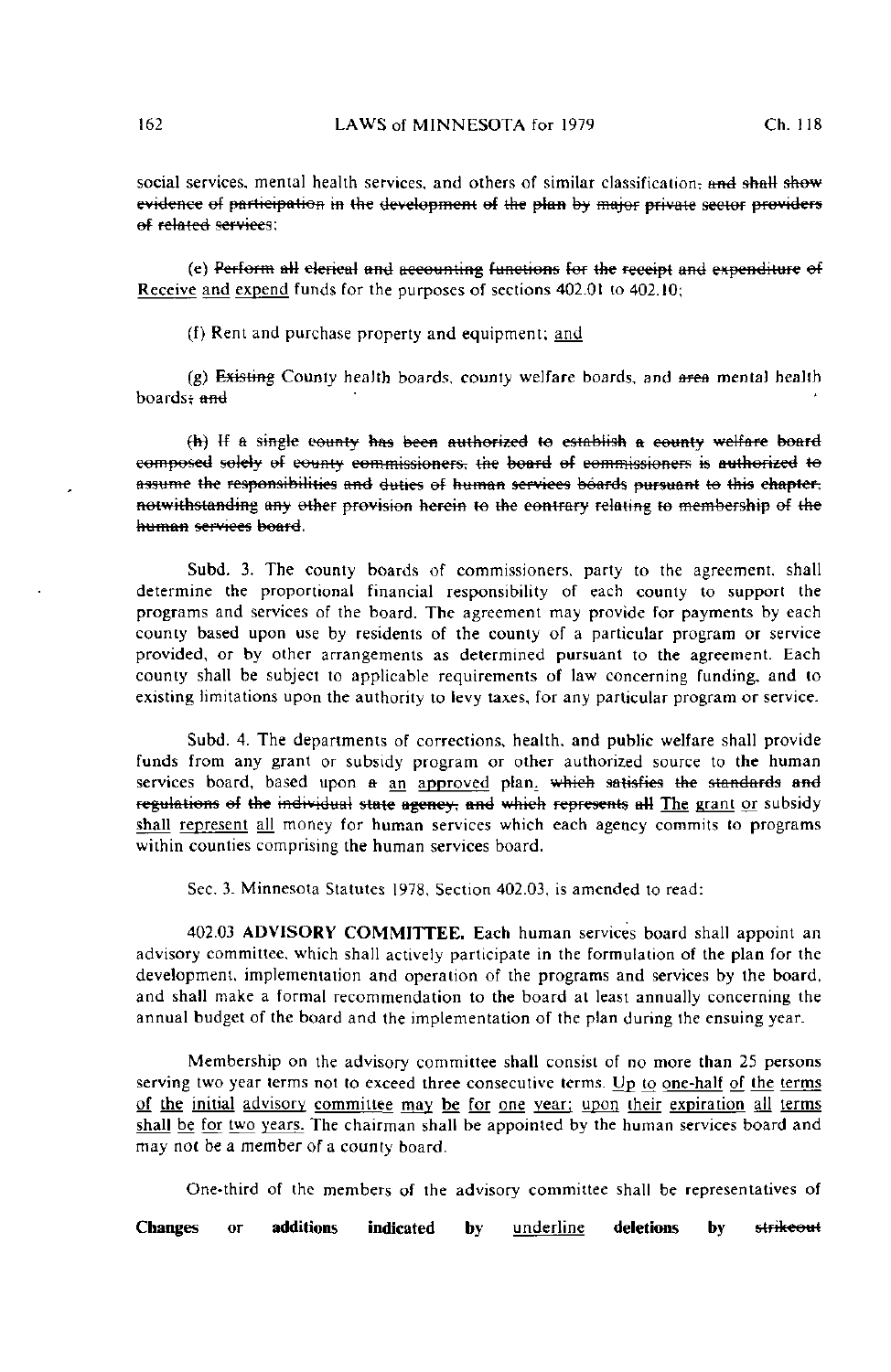those persons receiving services provided by the human services board. Up to one-third may be providers or employees of providers of services and must include representatives of private providers if such providers exist in the county or counties party to the agreement. At least one member shall be a member of the health advisory committee established pursuant to section 145.913, subdivision 3, if any. At least one member shall be a member of the corrections advisory board established pursuant to section 401.08, if any. The remaining members shall represent the citizens of the counties.

The advisory committee shall appoint at least three permanent task forces to assist it in its functions: planning for corrections, social and, mental health services, and public health services.

Task force membership shall be constituted to fulfill state agency requirements for receiving categorical funds. Where appropriately constituted, these task forces may, at the option of the human services boards, replace those advisory bodies required by statute and regulation to advise county welfare boards and other county and area boards. Individuals not members of the advisory committee may be appointed to the task forces; provided, however, that each task force shall be chaired by a member of the advisory committee.

The human services board shall provide staff assistance to the advisory committee.

Sec. 4. Minnesota Statutes 1978, Section 402.04, Subdivision I, is amended to read:

402.04 DELEGATION OF FUNCTIONS; FINANCIAL AID; STANDARDS; REPORTS. Subdivision 1. The eommissioner commissioners of corrections, state eommissioner of health, and commissioner of public welfare may, without reference to the provisions of chapter 15, delegate any duty, authority, or responsibility vested in their respective departments relative to any program or service presently provided by the state, to any human services board which has in effect an approved plan for the affected program or service. The authority granted under this section shall include the authority to transfer to a human services board that portion of any unexpended appropriation which represents a saving to the department concerned by virtue of the assumption by the board of the duty, authority, or responsibility so delegated. No state employee shall be involuntarily terminated from employment by any action under this section.

Sec. 5. Minnesota Statutes 1978, Section 402.045, is amended to read:

402.045 FUNCTION OF STATE PLANNING OFFICER. The state planning officer shall have authority for human services development. He may appoint professional and clerical staff as he deems necessary. The positions shall be established in the unclassified civil service pursuant to section 43,05, for a period not to exceed two years. The state planning officer shall:

(1) Support the development of human services boards and provide technical assistance to the boards;

(2) Disburse and monitor grants as may be available to assist human services board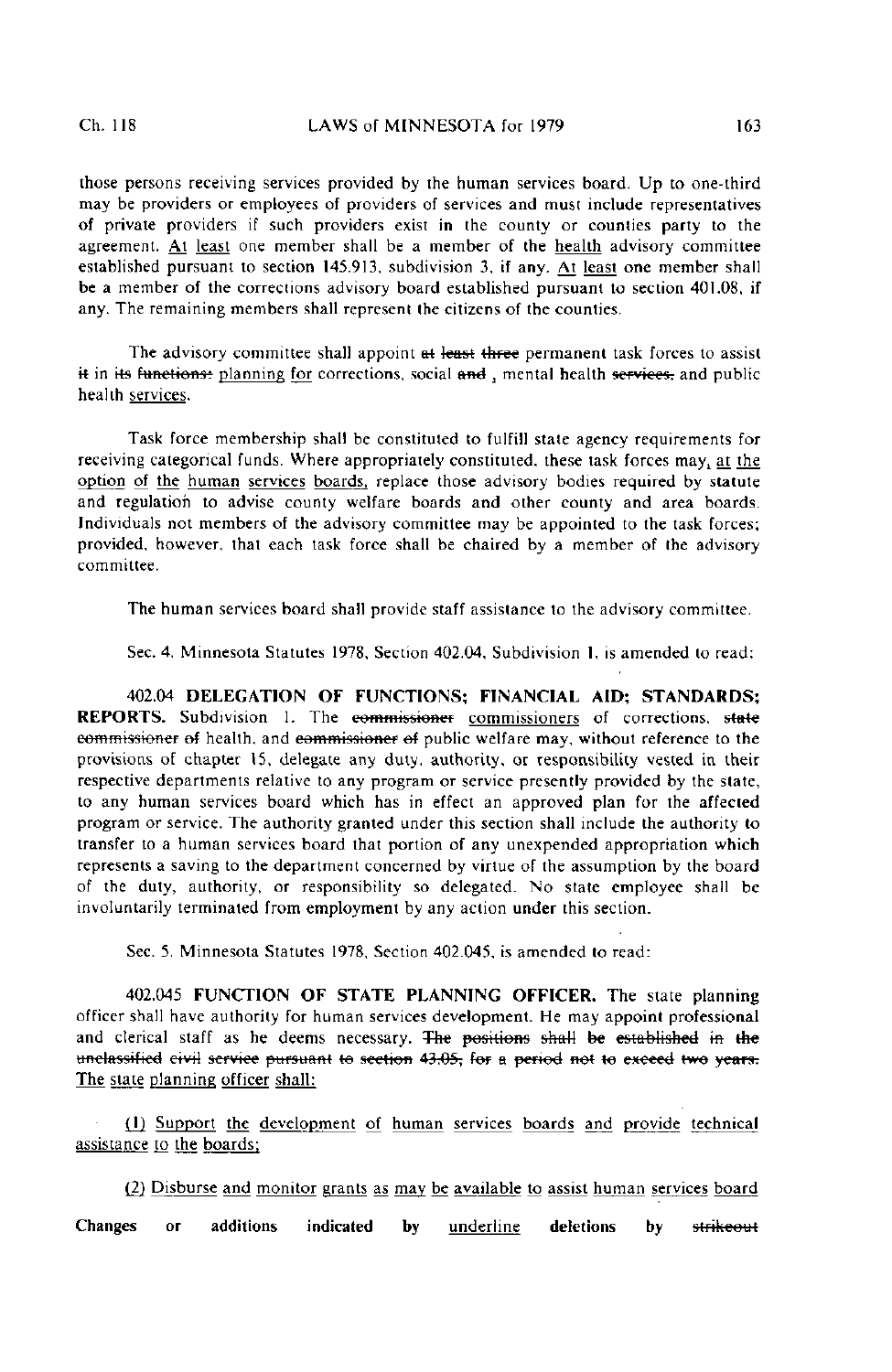## development;

(3) Receive and coordinate the review of annual human services board plans;

(4) Cooperate with other state agencies in assisting local human services integration projects; and

(5) Maintain a file on reports, policies and documents pertaining to human services boards.

Sec. 6. Minnesota Statutes 1978, Section 402.05, is amended by adding a subdivision to read:

Subd. la. Each human services board shall appoint a director, who shall serve at the pleasure of the human services board. The director shall by training and experience demonstrate management and administrative skills. The commissioner of public welfare, with the approval of the commissioners of health and corrections, shall establish, by rule, continuing education requirements for human services board directors.

Sec. 7. Minnesota Statutes 1978, Section 402.06, is amended to read:

• , 402.06 IMPLEMENTATION. Subdivision I. Each state agency affected by action taken pursuant to section 402.01, shall assign personnel to assist the board in preparing its organization and initial plan. Within six months one year of its creation, each human services board shall present its initial plan and budget to affected state agencies; which shall review and approve or reject the plan in writing within 60 days of its receipt.

Prior to adoption of the plan by the human services board there shall be a public<br>hearing on the plan. As far as practicable, the human services board shall annually publish or otherwise circulate notice of its proposed plan and afford interested persons opportunity to submit data or views orally or in writing.

Subd. 2. After the initial planning period and upon the designation of a human services board, the board shall transmit copies of the agreement documents to each affected state agency, the regional development commission and the governor.

Two or more counties organizing a human services board pursuant to section 402.01, and which have completed the planning and approval process required in subdivision 1-; may apply to the commissioner of administration for an implementation grant, not to exceed \$75,000; for a period of one year. Applications for grants shall be made on forms approved by the state planning officer.

Subd, 3. Not later than 365 days after approval of the initial human services board plan and budget 'by affected state agencies any county board, committee or commission haying authorities or duties in the areas designated in section 402.02, subdivision 2, shall cease its operation and no per diem or reimbursement of expenses shall be paid to any member of the board, committee or commission.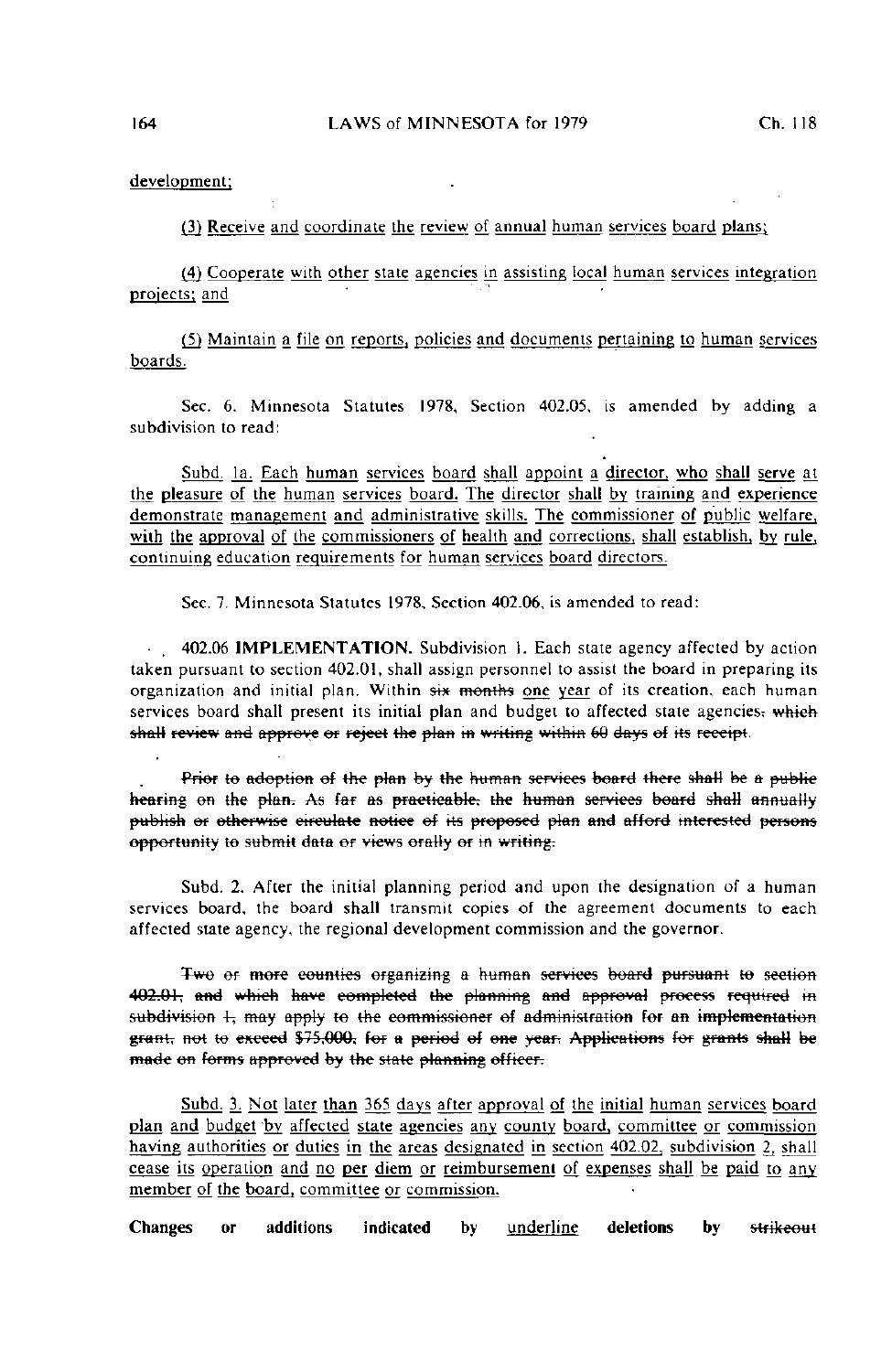Sec. 8. Minnesota Statutes 1978. Chapter 402, is amended by adding a section to read:

(402.062] PLANS. Subdivision L The human services board, with the assistance of the advisory committee established in section 402.03. shall annually prepare a single plan and budget for the development, implementation, coordination and operation of services delivered or funded by the human services board. The plan shall be in a format developed by rule of the slate planning agency. Each affected state agency shall accept the plan of the human services board in lieu of separate plan requirements for individual programs. To support the development of the budget and to provide standardized information to affected state agencies, each human services board shall adopt a standard chart of accounts to be developed by rule by the commissioner of public welfare with the approval of the commissioners of health and corrections.

Subd. 2. Prior to adoption of the plan by the human services board, the board shall hold a public hearing. The human services board shall make copies of the plan available to the public for review and shall invite written and oral comments. The human services board shall show evidence of participation by private service providers in the development of the plan and shall encourage their comments regarding the use of governmental and nongovernmental service providers.

Subd. 3. Each affected state agency shall review the plan and shall approve or reject it based on the rules in effect for the programs under its jurisdiction. Notice of approval or rejection shall be delivered to the board in writing within 60 days of plan submission.

Sec. 9. Minnesota Statutes 1978, Section 402.065, is amended to read:

402.065 BUDGET, LEVY; AUDIT. On or before the first day of July each year In conjunction with the county budget setting process, the human services board shall submit to each county board of commissioners participating in the human services board an estimate of the amount needed by it to perform its duties, including expenses of administration, and, if approved, each county shall levy a tax as provided by law for these purposes. In the event the estimate is not approved, each county board of commissioners participating in the human services board shall confer with the human services board, develop a budget and levy a lax for the amount required. The state auditor shall audit the books and accounts of the human services board once each year. The human services board shall pay to the state the total cost and expenses of the examination, including the salaries paid to auditors while actually engaged in making the examination. The revolving fund of the state auditor shall be credited with all collections made for any examination.

Sec. 10. Minnesota Statutes 1978, Section 402.07, is amended to read:

402.07 TERMINATION. The county boards party to an agreement to designate a human services board may terminate the agreement and no longer manage the public resources devoted to human services in their counties but only on notice of an intention to terminate delivered to the commissioner commissioners of public welfare, state commissioner ef health, and commissioner ef corrections not less than 90 days before the

Changes or additions indicated by <u>underline</u> deletions by <del>strikeou</del>t